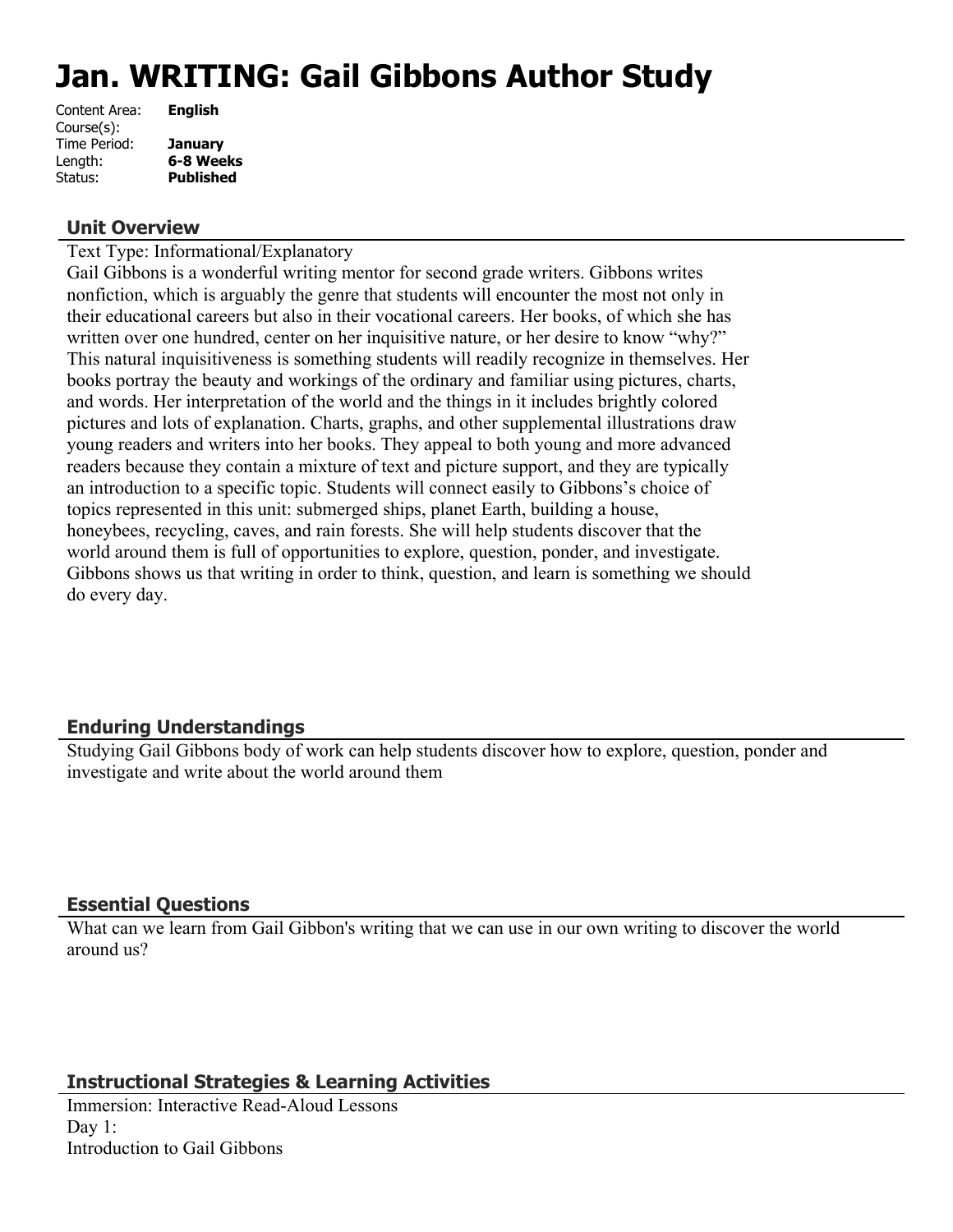uses all of the mentor texts from the unit, particularly Bats.

Rationale: Preview the unit books by studying the covers and discussing what topics Gail Gibbons writes about. Read Bats, thinking aloud and engaging students in collaborative conversations about the key details and informative writing and illustration techniques Gibbons uses.

Common Core State Standards: W.2.1, W.2.2, W.2.5, W.2.7, W.2.8, SL.2.1, SL.2.2, SL.2.3, SL.2.4, SL.2.6, L.2.1, L.2.2, L.2.4, L.2.5, L.2.6

Day 2:

Recycle!

uses Recycle!

Rationale: Gibbons loves her topics and is passionate about them. Students will continue to question, notice, and discuss Gibbons's writing and illustration techniques, as well as key details in the text that show her passion for the topics she writes about.

Common Core State Standards: W.2.1, W.2.2, W.2.5, W.2.7, W.2.8, SL.2.1, SL.2.2, SL.2.3, SL.2.4, SL.2.6, L.2.1, L.2.2, L.2.4, L.2.5, L.2.6

Day 3:

Sun Up, Sun Down

uses Sun Up, Sun Down.

Rationale: Gail Gibbons is curious and often wonders about her world. Students will examine how Gibbons asks questions about topics she writes about and how she finds her answers by using both primary and secondary research.

Common Core State Standards: W.2.2, W.2.5, W.2.7, W.2.8, SL.2.1, SL.2.2, SL.2.3, SL.2.4, SL.2.5, SL.2.6, L.2.1, L.2.2, L.2.4, L.2.5, L.2.6

Day 4:

How a House Is Built

uses How a House Is Built.

Rationale: Gibbons writes and illustrates what she observes and how she researches her topics. Students will pay close attention to the many nonfiction features that she uses in her books to make her topics easier for readers to understand and follow.

Common Core State Standards: W.2.2, W.2.5, W.2.7, W.2.8, SL.2.1, SL.2.2, SL.2.3, SL.2.4, SL.2.5, SL.2.6, L.2.1, L.2.2, L.2.4, L.2.5, L.2.6

Day 5:

Nature's Green Umbrella

uses Nature's Green Umbrella.

Rationale: Gail Gibbons crafts her writing so it is both informative and engaging. Students will examine the language and craft Gibbons uses to make her books interesting for her readers. They will pay close attention to the

introduction, descriptions, and conclusion.

Common Core State Standards: W.2.2, W.2.5, W.2.7, W.2.8, SL.2.1, SL.2.2, SL.2.3, SL.2.4, SL.2.5, SL.2.6, L.2.1,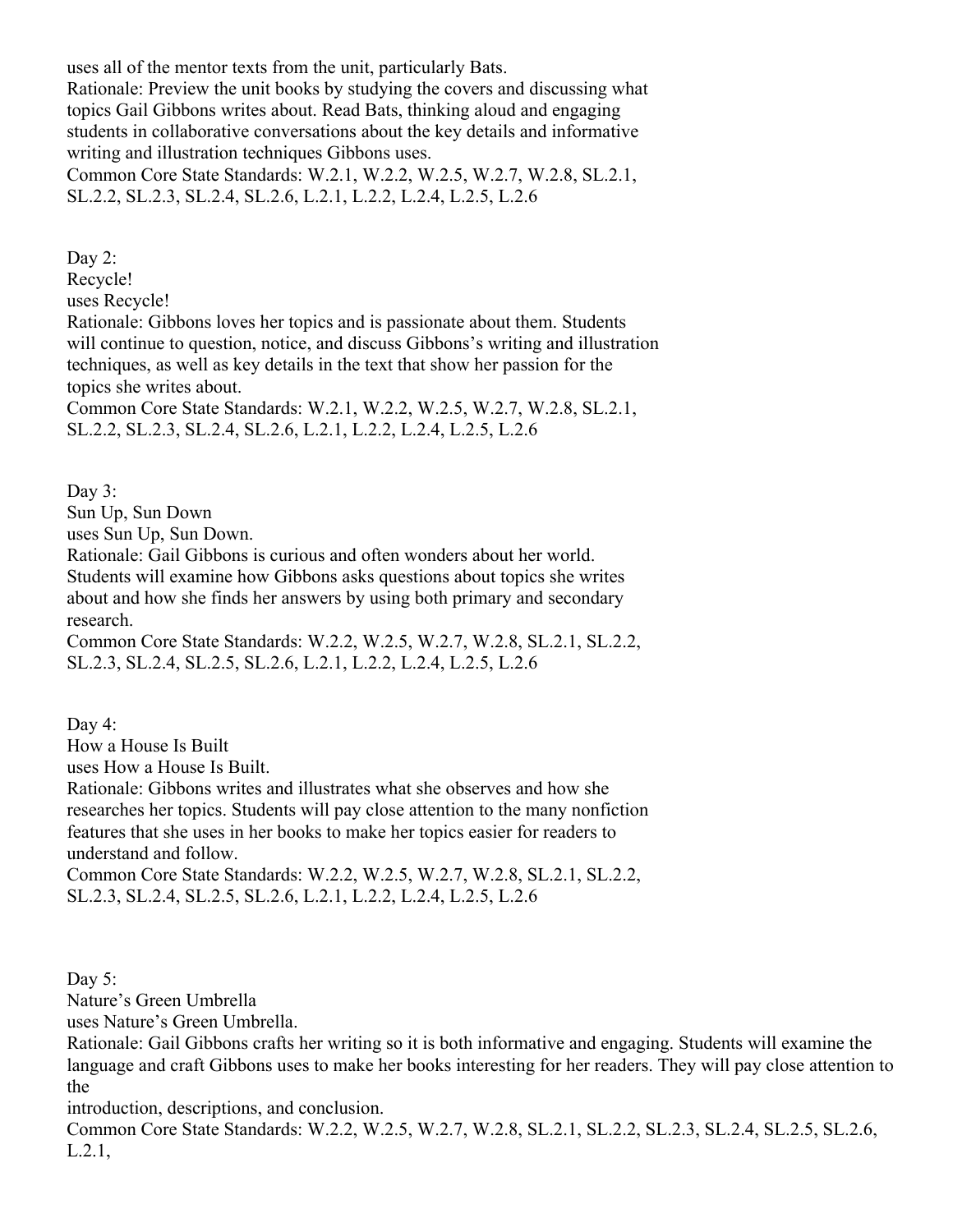Mini-Lessons Generating Ideas I: Finding the "How" in What You See Every Day uses How a House Is Built. Rationale: When nonfiction writer Gail Gibbons writes about everyday objects, she specifically focuses on the "how" of those everyday objects. Students will wonder and write about topics they are curious about. Common Core State Standards: W.2.2, W.2.5, W.2.7, W.2.8, SL.2.1, SL.2.2, SL.2.3, SL.2.4, SL.2.6, L.2.1, L.2.2, L.2.4, L.2.6

Generating Ideas II: What Excites Me?

uses Bats.

Rationale: When Gail Gibbons is fascinated by a subject, she learns everything she can about it by asking questions and thinking about it. Students will think about subjects in their world that are very interesting to them—

topics in which they can become immersed.

Common Core State Standards: W.2.2, W.2.5, W.2.7, W.2.8, SL.2.1, SL.2.2, SL.2.3, SL.2.4, SL.2.6, L.2.1, L.2.2,

L.2.6

Generating Ideas III: Informative and Fun

uses My Baseball Book.

Rationale: Gail Gibbons writes about activities that interest her and others. Students will think about activities in

their world that they enjoy and could teach others about.

Common Core State Standards: W.2.1, W.2.2, W.2.5, W.2.7, W.2.8, SL.2.1, SL.2.2, SL.2.3, SL.2.4, SL.2.5, SL.2.6,

L.2.1, L.2.2, L.2.4, L.2.5, L.2.6

Selecting: Which Idea Interests Me the Most?

uses students' Writers' Notebooks.

Rationale: Gail Gibbons says students should write about what they find exciting and interesting in their lives, or

something they're really curious about. Students will choose a meaningful topic from their notebooks that they are

passionate about and want to spend more time working on.

Common Core State Standards: W.2.2, W.2.5, W.2.6, W.2.7, W.2.8, SL.2.1, SL.2.2, SL.2.3, SL.2.4, SL.2.6, L.2.1,

L.2.2, L.2.6

Collecting I: Collecting Like Gail Gibbons

uses several mentor texts.

Rationale: Gail Gibbons's collecting process involves reading, talking to people, observing, making visits, and making observational drawings. Students will learn about each of the elements of her collecting process so they

can use some of her research strategies.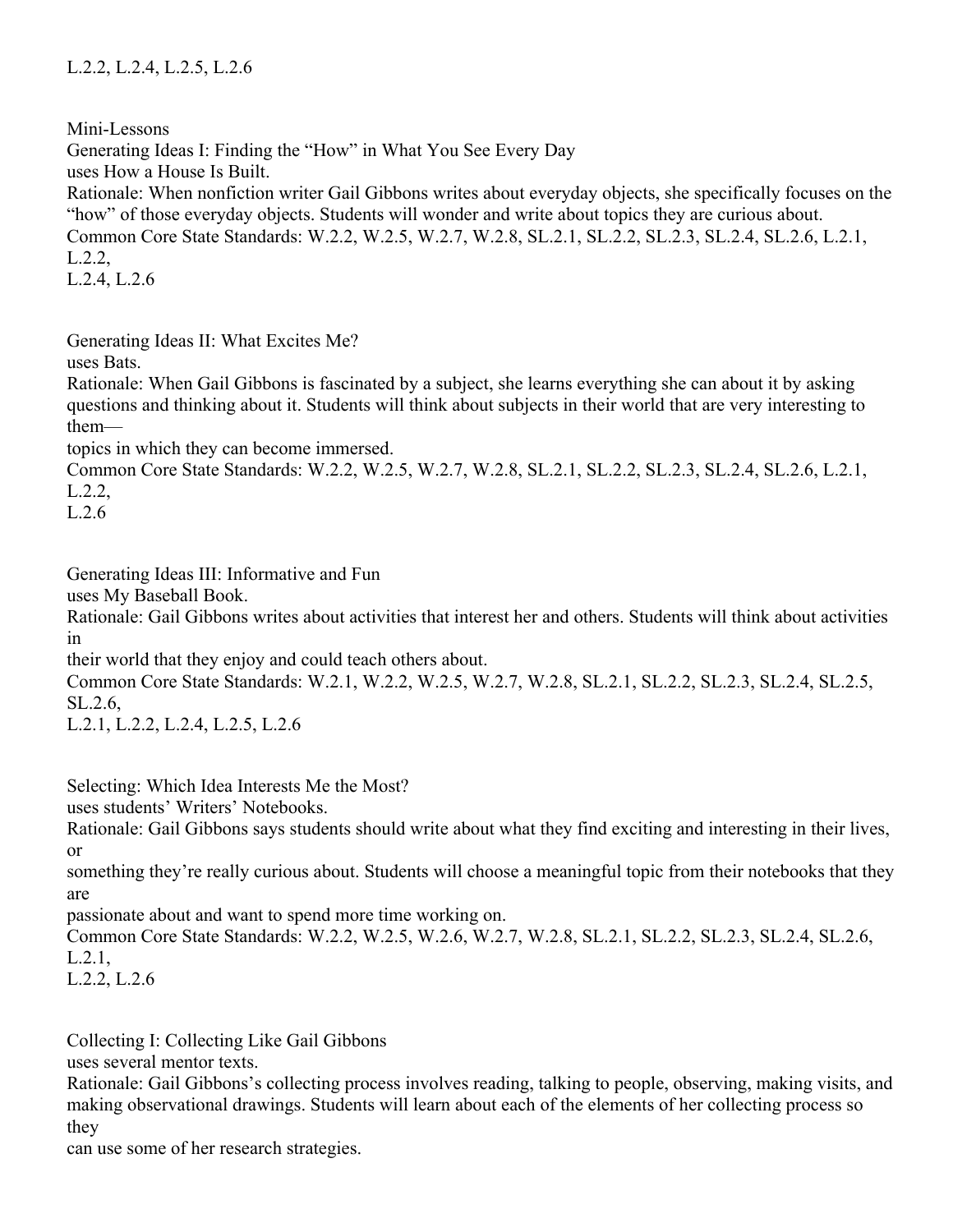Common Core State Standards: W.2.2, W.2.5, W.2.6, W.2.7, W.2.8, SL.2.1, SL.2.2, SL.2.3, SL.2.4, SL.2.5, SL.2.6, L.2.1, L.2.2, L.2.4, L.2.6

Collecting II: Collecting Like Gail Gibbons – Reading!

uses Planet Earth/Inside Out.

Rationale: Gail Gibbons reads to get additional information about her topics as one of the first steps in her collecting process. Students will begin reading a number of books and a variety of digital sources on a single topic

to build their knowledge base, which will help them produce their informational writing.

Common Core State Standards: W.2.2, W.2.5, W.2.6, W.2.7, W.2.8, SL.2.1, SL.2.2, SL.2.3, SL.2.4, SL.2.5, SL.2.6,

L.2.1, L.2.2, L.2.4, L.2.6

Collecting III: Collecting Like Gail Gibbons – Talking & Interviewing

uses Sunken Treasure.

Rationale: Gail Gibbons talks with and interviews people as part of her collecting process. Students will think about

whom they can talk to and what they would like to ask.

Common Core State Standards: W.2.2, W.2.5, W.2.6, W.2.7, W.2.8, SL.2.1, SL.2.2, SL.2.3, SL.2.4, SL.2.6, L.2.1,

L.2.2, L.2.4, L.2.6

Collecting IV: Collecting Like Gail Gibbons – Observational Drawings

uses How a House Is Built and My Baseball Book.

Rationale: Gail Gibbons uses observational illustrations to complement her texts. Students will consider observational sketches as a way to enhance their texts.

Common Core State Standards: W.2.2, W.2.5, W.2.6, W.2.7, W.2.8, SL.2.1, SL.2.2, SL.2.3, SL.2.4, SL.2.5, SL.2.6,

L.2.1, L.2.2, L.2.4, L.2.6

Collecting V: I Have Lots of Notes!

uses students' notes.

Rationale: After following Gail Gibbons's collecting process, students will have a lot of notes and information.

Students will go through their notes and select what they will include in their drafts.

Common Core State Standards: W.2.2, W.2.5, W.2.6, W.2.7, W.2.8, SL.2.1, SL.2.2, SL.2.3, SL.2.4, SL.2.6, L.2.1,

L.2.2, L.2.6

Drafting I: Organizing My Draft uses Zoo, How a House Is Built, Bats, and students' drafts. Rationale: Gail Gibbons uses different structures, or methods for organizing information, in her books. Students will examine structures in Gibbons's work and think about their applications to their own work. Common Core State Standards: W.2.1, W.2.2, W.2.5, W.2.7, W.2.8, SL.2.1, SL.2.2, SL.2.3, SL.2.4, SL.2.5, SL.2.6,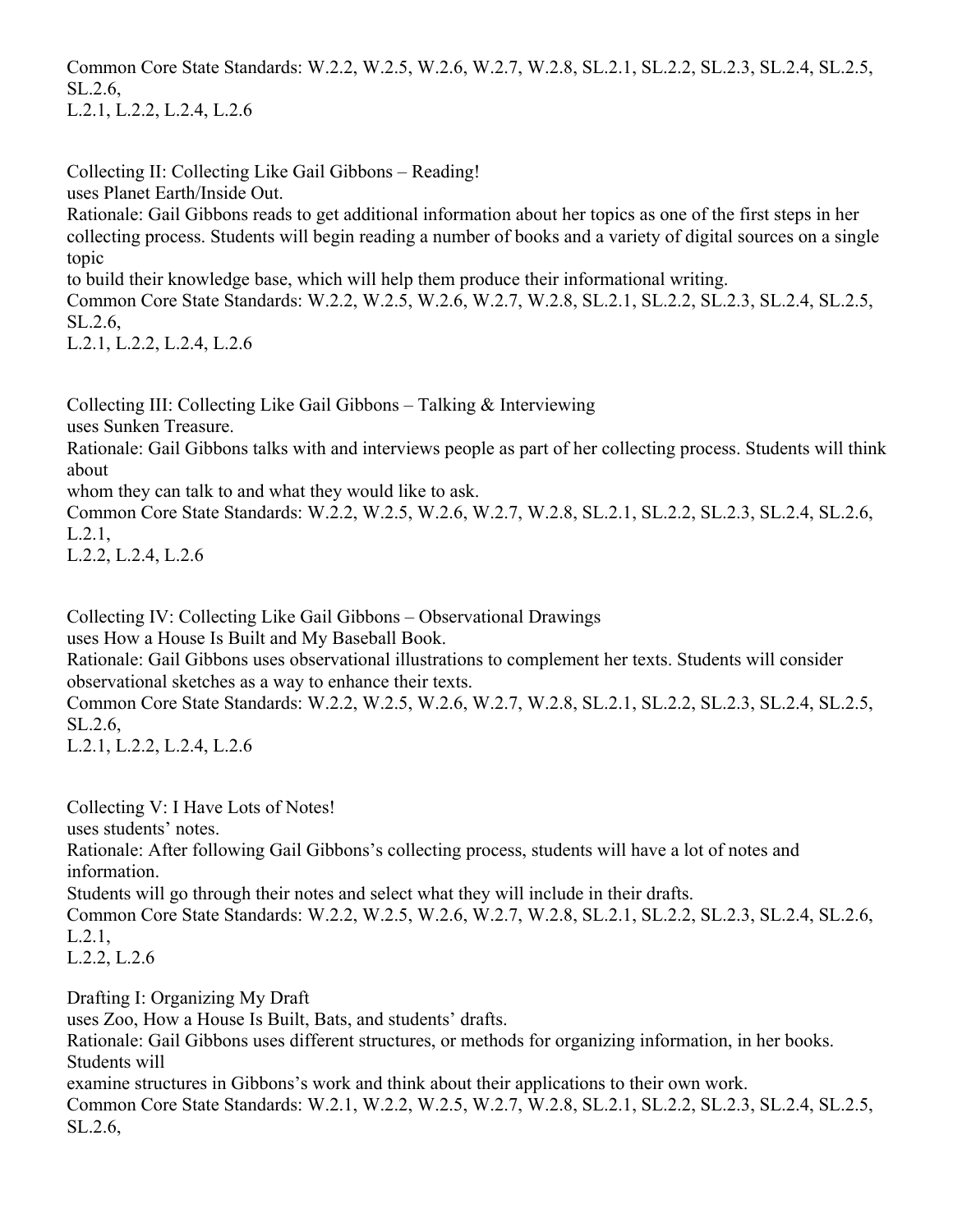Drafting II: How Will It Look?

uses My Baseball Book; Sun Up, Sun Down; Nature's Green Umbrella; Planet Earth/Inside Out; and students' drafts.

Rationale: Gail Gibbons uses illustrations in different ways to give readers additional information; she thinks about

how the text will look. Students will sketch out where their illustrations will be in relation to their text.

Common Core State Standards: W.2.2, W.2.5, W.2.7, W.2.8, SL.2.1, SL.2.2, SL.2.3, SL.2.4, SL.2.5, SL.2.6, L.2.1,

L.2.2, L.2.6

Drafting III: Drafting Extras

uses Caves and Caverns and students' drafts.

Rationale: Gail Gibbons includes a lot of extras (added information in the back, labels, diagrams, and charts) in her

work. Students will draft the "extras" they want to include in their writing, paying particular attention to the extra

information or sections that conclude Gibbons's books.

Common Core State Standards: W.2.2, W.2.5, W.2.7, W.2.8, SL.2.1, SL.2.2, SL.2.3, SL.2.4, SL.2.5, SL.2.6, L.2.1,

L.2.2, L.2.4, L.2.5, L.2.6

Revising I: Crafting an Engaging Introduction

uses Sun Up, Sun Down; Nature's Green Umbrella; Recycle!; and students' drafts.

Rationale: Gail Gibbons's books start in a variety of ways. Some of her books start with a question, action, or the

setting. Students will work on creating an engaging introduction for their nonfiction pieces, pulling their readers in

from the very beginning.

Common Core State Standards: W.2.1, W.2.2, W.2.3, W.2.5, W.2.7, W.2.8, SL.2.1, SL.2.2, SL.2.3, SL.2.4, SL.2.6,

L.2.1, L.2.2, L.2.4, L.2.5, L.2.6

Revising II: Talking to Your Readers

uses Sunken Treasure; Sun Up, Sun Down; and students' drafts.

Rationale: Gail Gibbons "talks" to her readers using her writing "voice." Students will examine their drafts and think

about how they can insert their own voice into their drafts.

Common Core State Standards: W.2.1, W.2.2, W.2.3, W.2.5, W.2.7, W.2.8, SL.2.1, SL.2.2, SL.2.3, SL.2.4, SL.2.6,

L.2.1, L.2.2, L.2.4, L.2.5, L.2.6

Revising III: Becoming Reader-Friendly

uses Sun Up, Sun Down and students' drafts.

Rationale: Gail Gibbons says she does not write "down" to readers but uses her illustrations to complement her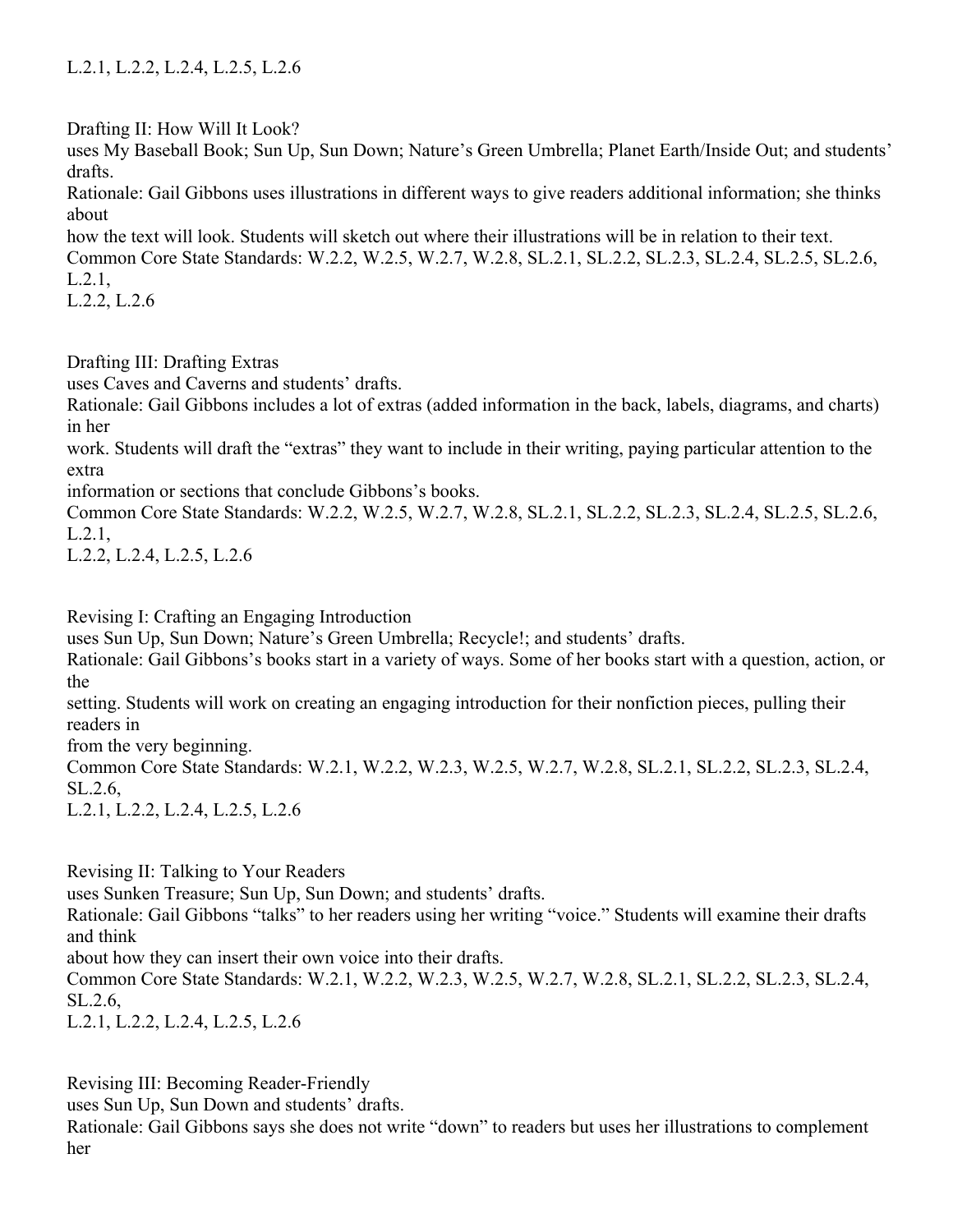text so readers can understand. Students will look for places in their writing that might need revision, either textually

or visually, so that it is reader-friendly.

Common Core State Standards: W.2.2, W.2.5, W.2.7, W.2.8, SL.2.1, SL.2.2, SL.2.3, SL.2.4, SL.2.5, SL.2.6, L.2.1, L.2.2, L.2.4, L.2.5, L.2.6

Editing I: Purposeful Punctuation

uses Recycle! and students' drafts.

Rationale: Gibbons purposefully uses periods, question marks, and exclamation points in her writing. Students will

edit their work, making sure they have corrected all ending punctuation marks.

Common Core State Standards: W.2.2, W.2.5, W.2.7, W.2.8, SL.2.1, SL.2.2, SL.2.3, SL.2.4, SL.2.6, L.2.1, L.2.2,

L.2.4, L.2.6

Editing II: Peer Editing for Precision!

uses students' drafts.

Rationale: In addition to editing for ending punctuation, writers like Gail Gibbons also edit for spelling, grammar,

and other issues for clarity. Oftentimes, authors like Gibbons have someone else read their writing for editing purposes. Students will engage in peer editing in order to proofread their writing and complete an editing checklist.

Common Core State Standards: W.2.2, W.2.5, W.2.7, W.2.8, SL.2.1, SL.2.2, SL.2.3, SL.2.4, SL.2.5, SL.2.6, L.2.1,

L.2.2, L.2.4, L.2.6

Publishing: Adding Dedications & Acknowledgements

uses Planet Earth/Inside Out, How a House Is Built, and students' final pieces.

Rationale: Gail Gibbons often acknowledges her sources and dedicates her books to someone special or a special

group of people. Students will compose "Acknowledgments" and "Dedication" pages as their final step. Common Core State Standards: W.2.2, W.2.5, W.2.6, W.2.7, W.2.8, SL.2.1, SL.2.2, SL.2.3, SL.2.4, SL.2.5, SL.2.6,

L.2.1, L.2.2, L.2.4, L.2.5, L.2.6

# **Integration of Career Readiness, Life Literacies and Key Skills**

|                      | There are benefits and drawbacks to being an entrepreneur.      |
|----------------------|-----------------------------------------------------------------|
| <b>TECH.9.4.2.CL</b> | Creativity and Innovation                                       |
| WRK.9.1.2.CAP.3      | Define entrepreneurship and social entrepreneurship.            |
| TECH.9.4.2.DC.2      | Explain the importance of respecting digital content of others. |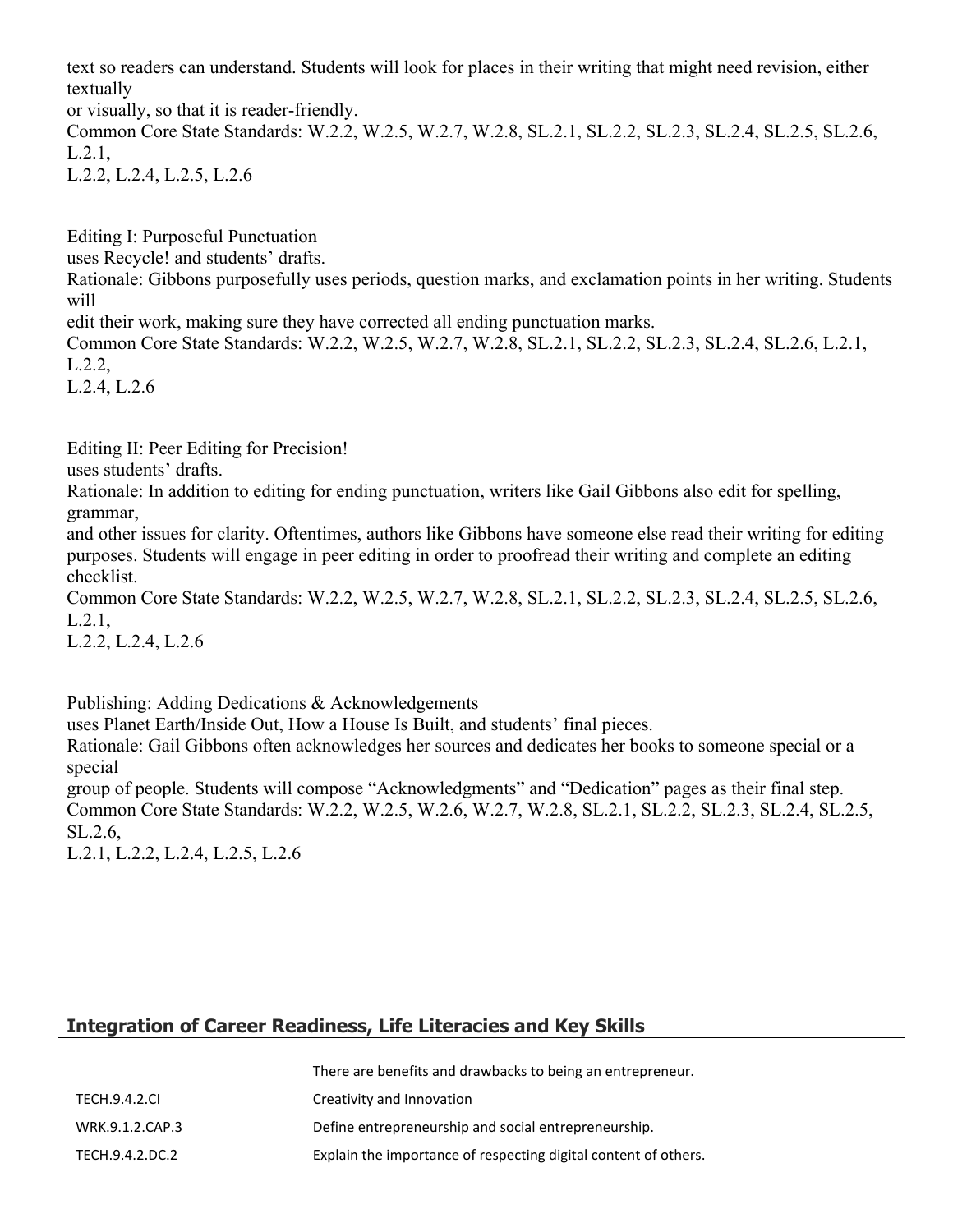| TECH.9.4.2.DC.3      | Explain how to be safe online and follow safe practices when using the internet (e.g.,<br>8.1.2.NI.3, 8.1.2.NI.4). |
|----------------------|--------------------------------------------------------------------------------------------------------------------|
| TECH.9.4.2.Cl.1      | Demonstrate openness to new ideas and perspectives (e.g., 1.1.2.CR1a, 2.1.2.EH.1,<br>6.1.2. Civics CM. 2).         |
| TECH.9.4.2.DC.1      | Explain differences between ownership and sharing of information.                                                  |
|                      | Brainstorming can create new, innovative ideas.                                                                    |
| TECH.9.4.2.CI.2      | Demonstrate originality and inventiveness in work (e.g., 1.3A.2CR1a).                                              |
| WRK.9.2.2.CAP.1      | Make a list of different types of jobs and describe the skills associated with each job.                           |
| TECH.9.4.2.CT.3      | Use a variety of types of thinking to solve problems (e.g., inductive, deductive).                                 |
|                      | Different types of jobs require different knowledge and skills.                                                    |
| <b>WRK.9.2.2.CAP</b> | Career Awareness and Planning                                                                                      |

# **Technology and Design Integration**

Students will interact with Smartboard, Ipads, Chromebooks and document camera.

| $CS.K-2.8.1.2.1C.1$ | Compare how individuals live and work before and after the implementation of new<br>computing technology.                                                                    |
|---------------------|------------------------------------------------------------------------------------------------------------------------------------------------------------------------------|
| $CS.K-2.8.1.2.NI.1$ | Model and describe how individuals use computers to connect to other individuals, places,<br>information, and ideas through a network.                                       |
|                     | Computing technology has positively and negatively changed the way individuals live and<br>work (e.g., entertainment, communication, productivity tools).                    |
| $CS.K-2.8.1.2.CS.1$ | Select and operate computing devices that perform a variety of tasks accurately and<br>quickly based on user needs and preferences.                                          |
|                     | Individuals use computing devices to perform a variety of tasks accurately and quickly.<br>Computing devices interpret and follow the instructions they are given literally. |

# **Interdisciplinary Connections**

As a non-fiction author, Gail Gibbon's work has frequent connections to science and social studies.

Through the mentor texts, and personal choice text, students will make interdisciplinary connections during the writing process.

| SOC.6.1.4.D.CS6   | American culture, based on specific traditions and values, has been influenced by the<br>behaviors of different cultural groups living in the United States.                                                                                                                                                                                                                    |
|-------------------|---------------------------------------------------------------------------------------------------------------------------------------------------------------------------------------------------------------------------------------------------------------------------------------------------------------------------------------------------------------------------------|
| SOC.6.1.4.D.CS5   | Cultures include traditions, popular beliefs, and commonly held values, ideas, and<br>assumptions that are generally accepted by a particular group of people.                                                                                                                                                                                                                  |
| SCI.K-2.5.3.2     | All students will understand that life science principles are powerful conceptual tools for<br>making sense of the complexity, diversity, and interconnectedness of life on Earth. Order<br>in natural systems arises in accordance with rules that govern the physical world, and the<br>order of natural systems can be modeled and predicted through the use of mathematics. |
| SCI.K-2.5.3.2.C   | All animals and most plants depend on both other organisms and their environment to<br>meet their basic needs.                                                                                                                                                                                                                                                                  |
| SCI.K-2.5.3.2.C.1 | Describe the ways in which organisms interact with each other and their habitats in order<br>to meet basic needs.                                                                                                                                                                                                                                                               |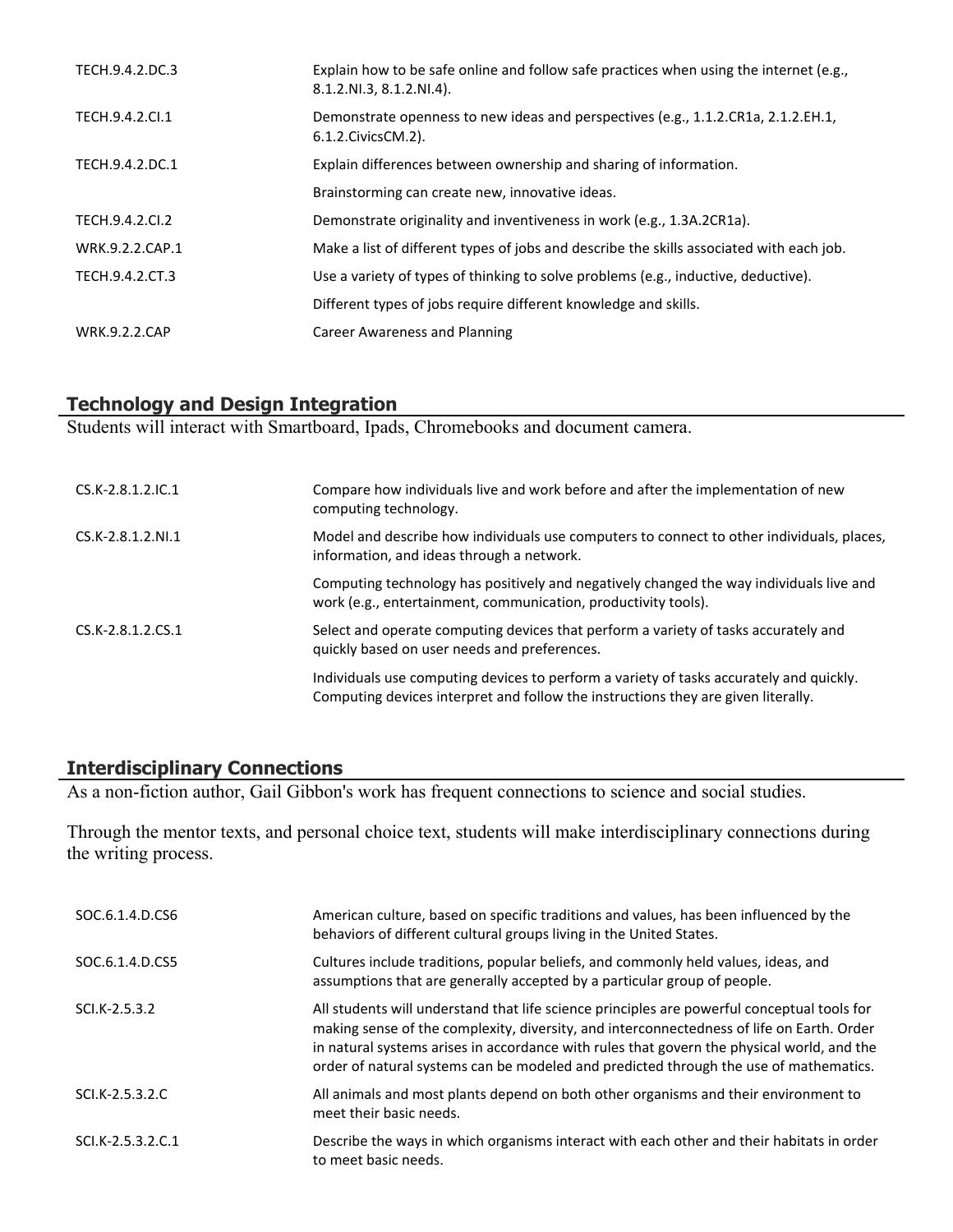| SCI.K-2.5.3.2.C.c | Humans can change natural habitats in ways that can be helpful or harmful for the plants<br>and animals that live there.                                                         |
|-------------------|----------------------------------------------------------------------------------------------------------------------------------------------------------------------------------|
| SCI.K-2.5.3.2.C.3 | Communicate ways that humans protect habitats and/or improve conditions for the<br>growth of the plants and animals that live there, or ways that humans might harm<br>habitats. |
| SOC.6.1.4.D.18    | Explain how an individual's beliefs, values, and traditions may reflect more than one<br>culture.                                                                                |
| SOC.6.3.4.CS1     | Recognize that people have different perspectives based on their beliefs, values,<br>traditions, culture, and experiences.                                                       |

# **Differentiation**

Based on invidual need, teachers will offer additional support though conferencing, modified mentor text, peer support and individualized mini-lessons.

Advanced learners will be offered more rigorous mentor texts to emulate, teacher conferences and reference materials to support in-depth writing endeavors, based on choice.

- Understand that gifted students, just like all students, come to school to learn and be challenged.
- Pre-assess your students. Find out their areas of strength as well as those areas you may need to address before students move on.
- Consider grouping gifted students together for at least part of the school day.
- Plan for differentiation. Consider pre-assessments, extension activities, and compacting the curriculum.
- Use phrases like "You've shown you don't need more practice" or "You need more practice" instead of words like "qualify" or "eligible" when referring to extension work.
- Encourage high-ability students to take on challenges. Because they're often used to getting good grades, gifted students may be risk averse.
- **Definitions of Differentiation Components**:
	- o Content the specific information that is to be taught in the lesson/unit/course of instruction.
	- o Process how the student will acquire the content information.
	- o Product how the student will demonstrate understanding of the content.
	- o Learning Environment the environment where learning is taking place including physical location and/or student grouping

#### **Differentiation occurring in this unit:**

Based on invidual need, teachers will offer additional support though conferencing, modified mentor text, peer support and individualized mini-lessons.

Advanced learners will be offered more rigorous mentor texts to emulate, teacher conferences and reference materials to support in-depth writing endeavors, based on choice.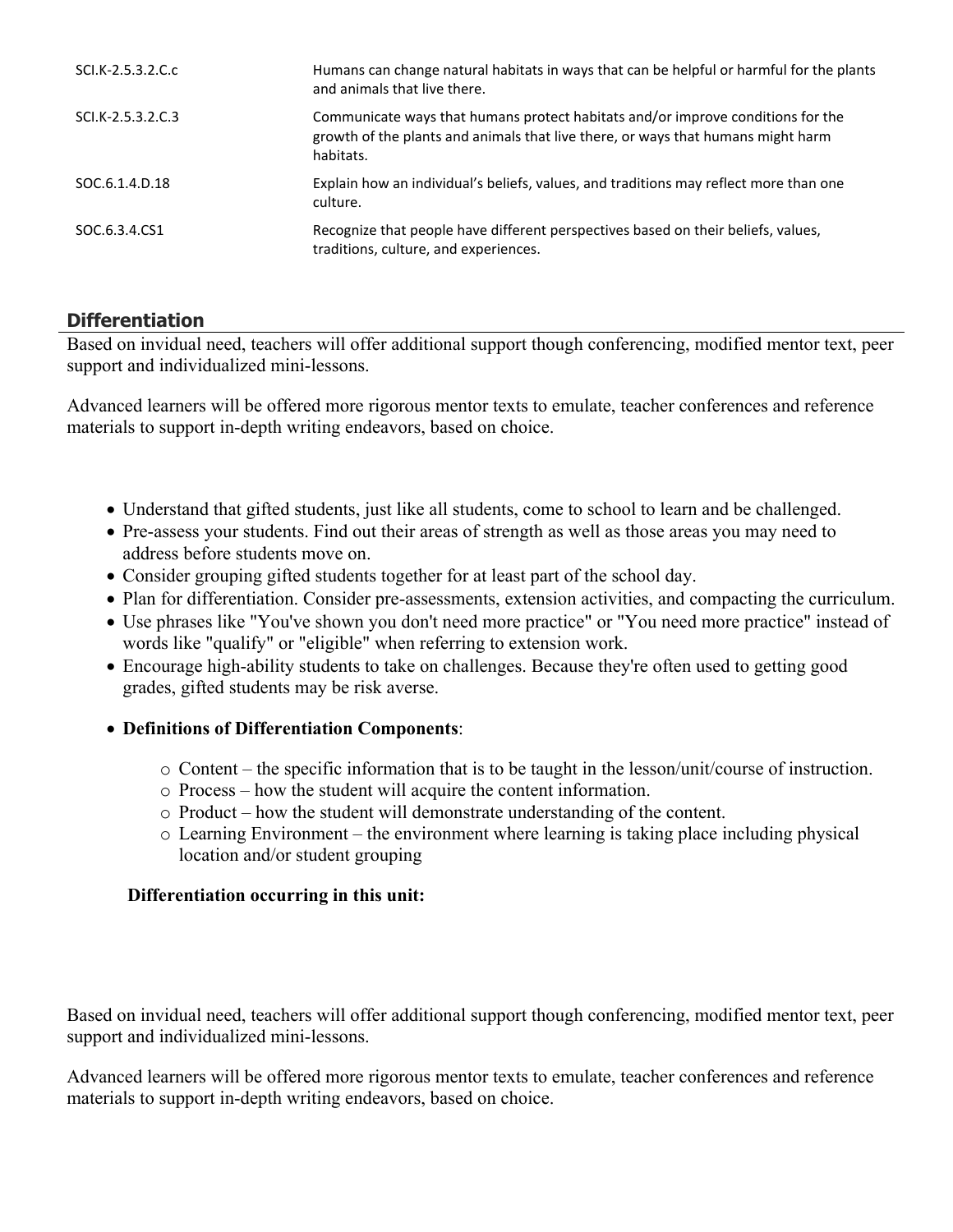### **Modifications & Accommodations**

IEP accommodations, and modifications will be in place, and teacher assigned modifications and accommodations will be assigned, assessed, and monitored.

Follow IEP accommodations and differentiate materials, project requirements as needed.

Refer to QSAC EXCEL SMALL SPED ACCOMMOCATIONS spreadsheet in this discipline.

#### **Modifications and Accommodations used in this unit:**

IEP modifications will be followed

RTI support in writing

conferencing,

re-teaching mini-lessons

extended writing time/opportunities

#### **Benchmark Assessments**

**Benchmark Assessments** are given periodically (e.g., at the end of every quarter or as frequently as once per month) throughout a school year to establish baseline achievement data and measure progress toward a standard or set of academic standards and goals.

#### **Schoolwide Benchmark assessments:**

Aimsweb benchmarks 3X a year

Linkit Benchmarks 3X a year

DRA

#### **Additional Benchmarks used in this unit:**

DRA and Aimsweb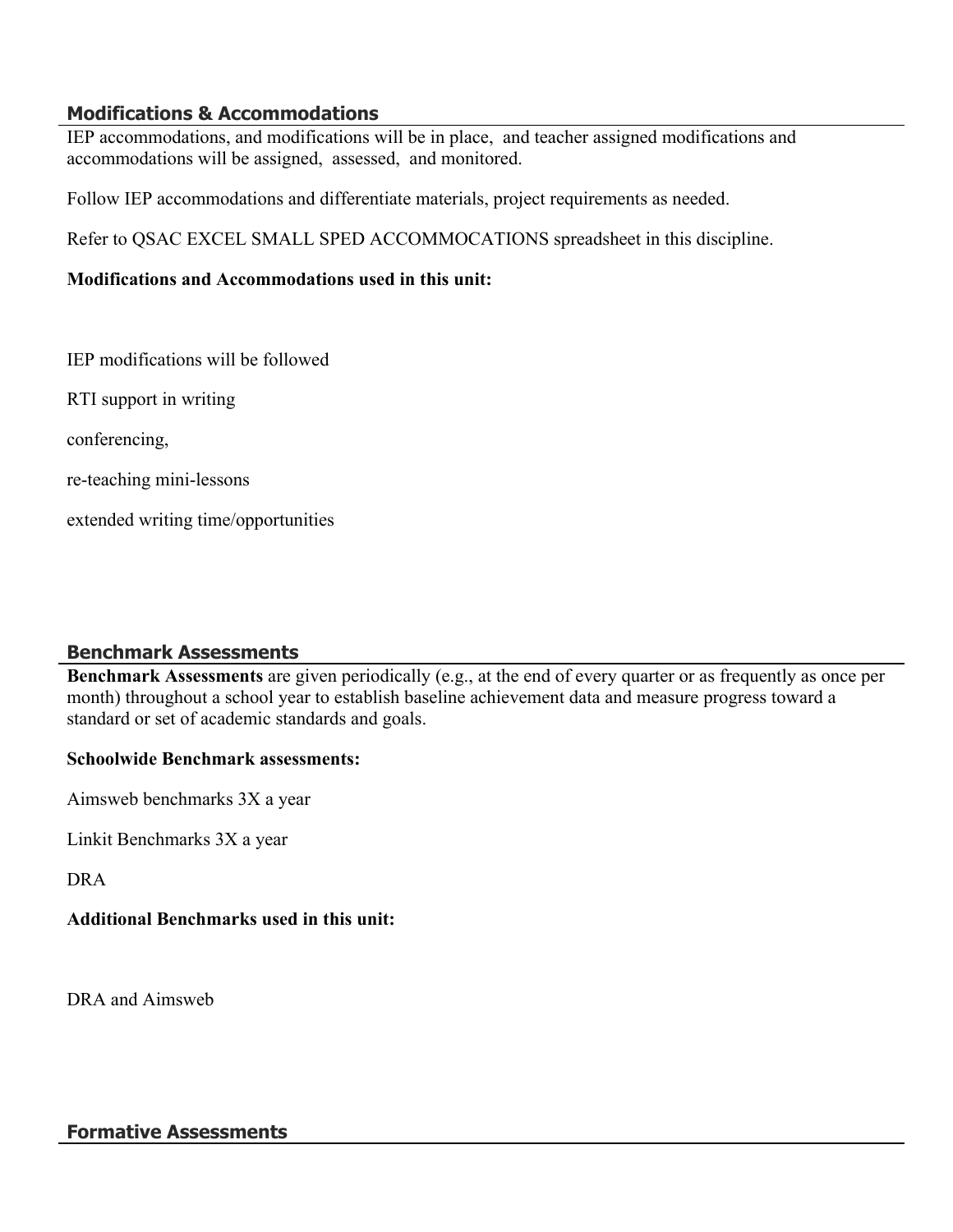Assessment allows both instructor and student to monitor progress towards achieving learning objectives, and can be approached in a variety of ways. **Formative assessment** refers to tools that identify misconceptions, struggles, and learning gaps along the way and assess how to close those gaps. It includes effective tools for helping to shape learning, and can even bolster students' abilities to take ownership of their learning when they understand that the goal is to improve learning, not apply final marks (Trumbull and Lash, 2013). It can include students assessing themselves, peers, or even the instructor, through writing, quizzes, conversation, and more. In short, formative assessment occurs throughout a class or course, and seeks to improve student achievement of learning objectives through approaches that can support specific student needs (Theal and Franklin, 2010, p. 151).

#### **Formative Assessments used in this unit:**

Discussion Teacher conferences worksheets Anecdotal records Student drafts

# **Summative Assessments**

**summative assessments** evaluate student learning, knowledge, proficiency, or success at the conclusion of an instructional period, like a unit, course, or program. Summative assessments are almost always formally graded and often heavily weighted (though they do not need to be). Summative assessment can be used to great effect in conjunction and alignment with formative assessment, and instructors can consider a variety of ways to combine these approaches.

#### **Summative assessments for this unit:**

Student Self-Reflection

uses a self-reflection questionnaire.

Rationale: Writers reflect on their work to learn and grow as authors. A self-assessment questionnaire is an excellent tool for helping students understand and verbalize how they have grown over the course of the unit.

Assessments from the Schoolwide unit.

Teacher made assessments

Final writing pieces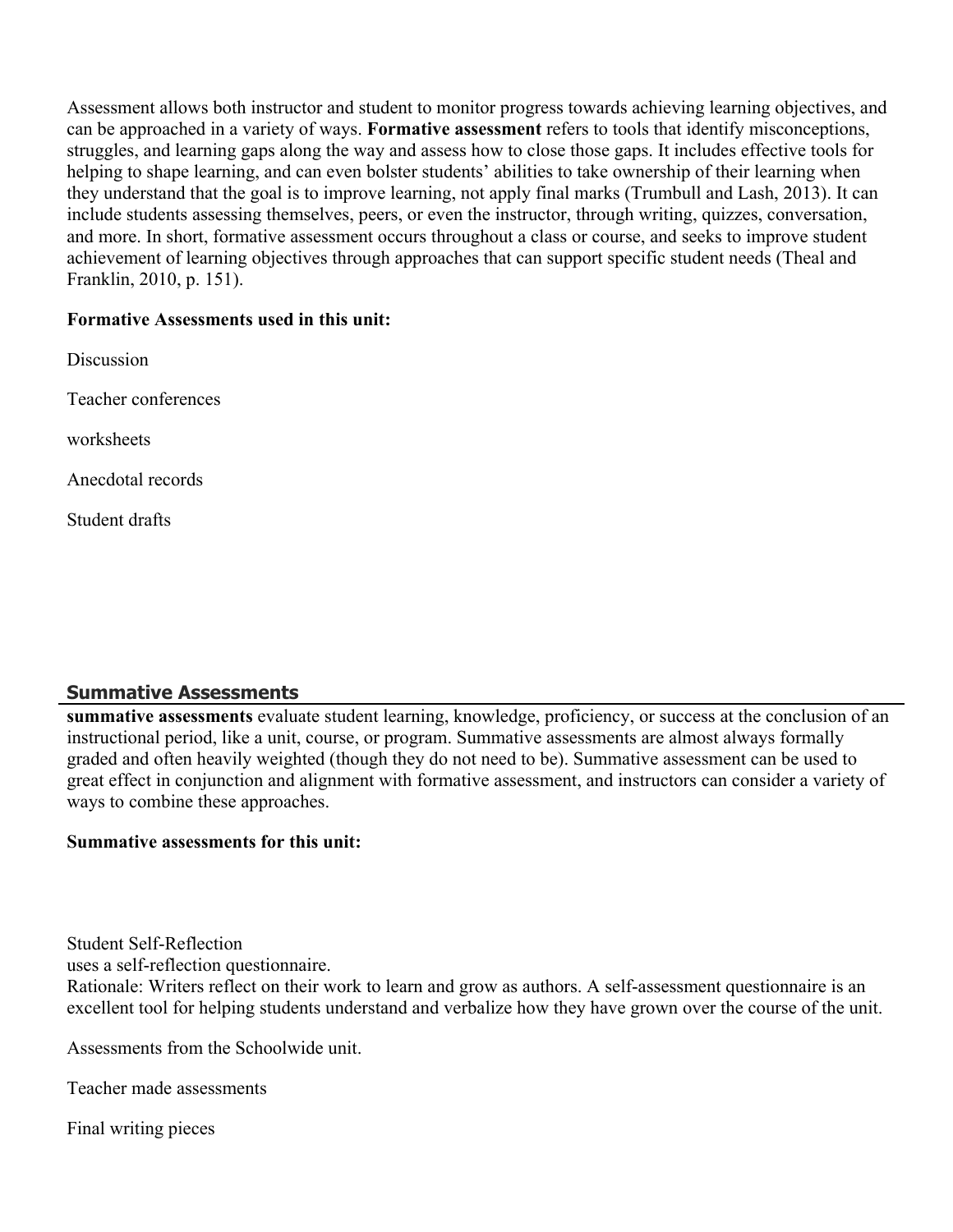### **Instructional Materials**

Schoolwide, Inc. "Gail Gibbons Author Study" teacher instructional unit

Mentor Texts **Bats** Caves and Caverns How a House Is Built My Baseball Book Nature's Green Umbrella Planet Earth/Inside Out Recycle! Sunken Treasure Sun Up, Sun Down Zoo

Leveled texts to be used as additional resources to differentiate instruction

leveled resources for research into topics of interest

Links and videos (Schoolwide and teacher chosen)

Smartboard applications

document camera

#### **Standards**

| CCSS.ELA-Literacy.W.2.1 | Write opinion pieces in which they introduce the topic or book they are writing about,<br>state an opinion, supply reasons that support the opinion, use linking words (e.g.,<br>because, and, also) to connect opinion and reasons, and provide a concluding statement<br>or section. |
|-------------------------|----------------------------------------------------------------------------------------------------------------------------------------------------------------------------------------------------------------------------------------------------------------------------------------|
| CCSS.ELA-Literacy.W.2.2 | Write informative/explanatory texts in which they introduce a topic, use facts and<br>definitions to develop points, and provide a concluding statement or section.                                                                                                                    |
| CCSS.ELA-Literacy.W.2.3 | Write narratives in which they recount a well-elaborated event or short sequence of<br>events, include details to describe actions, thoughts, and feelings, use temporal words to<br>signal event order, and provide a sense of closure.                                               |
| CCSS.ELA-Literacy.W.2.5 | With guidance and support from adults and peers, focus on a topic and strengthen writing<br>as needed by revising and editing.                                                                                                                                                         |
| CCSS.ELA-Literacy.W.2.6 | With guidance and support from adults, use a variety of digital tools to produce and<br>publish writing, including in collaboration with peers.                                                                                                                                        |
| CCSS.ELA-Literacy.W.2.7 | Participate in shared research and writing projects (e.g., read a number of books on a<br>single topic to produce a report; record science observations).                                                                                                                              |
| CCSS.ELA-Literacy.W.2.8 | Recall information from experiences or gather information from provided sources to                                                                                                                                                                                                     |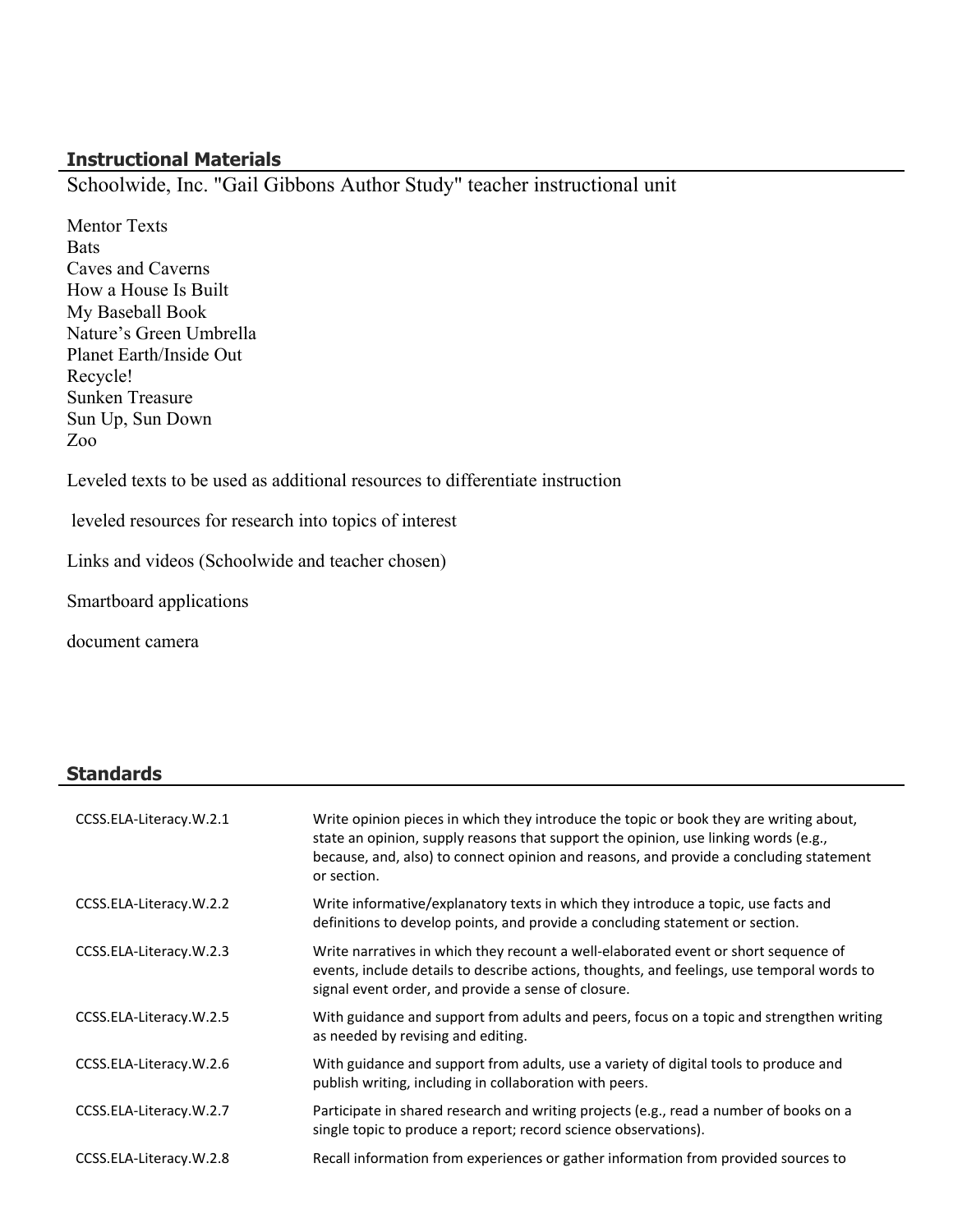|                            | answer a question.                                                                                                                                                                               |
|----------------------------|--------------------------------------------------------------------------------------------------------------------------------------------------------------------------------------------------|
| CCSS.ELA-Literacy.SL.2.1   | Participate in collaborative conversations with diverse partners about grade 2 topics and<br>texts with peers and adults in small and larger groups.                                             |
| CCSS.ELA-Literacy.SL.2.1.a | Follow agreed-upon rules for discussions (e.g., gaining the floor in respectful ways,<br>listening to others with care, speaking one at a time about the topics and texts under<br>discussion).  |
| CCSS.ELA-Literacy.SL.2.1.b | Build on others' talk in conversations by linking their comments to the remarks of others.                                                                                                       |
| CCSS.ELA-Literacy.SL.2.1.c | Ask for clarification and further explanation as needed about the topics and texts under<br>discussion.                                                                                          |
| CCSS.ELA-Literacy.SL.2.2   | Recount or describe key ideas or details from a text read aloud or information presented<br>orally or through other media.                                                                       |
| CCSS.ELA-Literacy.SL.2.3   | Ask and answer questions about what a speaker says in order to clarify comprehension,<br>gather additional information, or deepen understanding of a topic or issue.                             |
| CCSS.ELA-Literacy.SL.2.4   | Tell a story or recount an experience with appropriate facts and relevant, descriptive<br>details, speaking audibly in coherent sentences.                                                       |
| CCSS.ELA-Literacy.SL.2.5   | Create audio recordings of stories or poems; add drawings or other visual displays to<br>stories or recounts of experiences when appropriate to clarify ideas, thoughts, and<br>feelings.        |
| CCSS.ELA-Literacy.SL.2.6   | Produce complete sentences when appropriate to task and situation in order to provide<br>requested detail or clarification.                                                                      |
| CCSS.ELA-Literacy.L.2.1    | Demonstrate command of the conventions of standard English grammar and usage when<br>writing or speaking.                                                                                        |
| CCSS.ELA-Literacy.L.2.1.a  | Use collective nouns (e.g., group).                                                                                                                                                              |
| CCSS.ELA-Literacy.L.2.1.b  | Form and use frequently occurring irregular plural nouns (e.g., feet, children, teeth, mice,<br>fish).                                                                                           |
| CCSS.ELA-Literacy.L.2.1.c  | Use reflexive pronouns (e.g., myself, ourselves).                                                                                                                                                |
| CCSS.ELA-Literacy.L.2.1.d  | Form and use the past tense of frequently occurring irregular verbs (e.g., sat, hid, told).                                                                                                      |
| CCSS.ELA-Literacy.L.2.1.e  | Use adjectives and adverbs, and choose between them depending on what is to be<br>modified.                                                                                                      |
| CCSS.ELA-Literacy.L.2.1.f  | Produce, expand, and rearrange complete simple and compound sentences (e.g., The boy<br>watched the movie; The little boy watched the movie; The action movie was watched by<br>the little boy). |
| CCSS.ELA-Literacy.L.2.2    | Demonstrate command of the conventions of standard English capitalization, punctuation,<br>and spelling when writing.                                                                            |
| CCSS.ELA-Literacy.L.2.2.a  | Capitalize holidays, product names, and geographic names.                                                                                                                                        |
| CCSS.ELA-Literacy.L.2.2.b  | Use commas in greetings and closings of letters.                                                                                                                                                 |
| CCSS.ELA-Literacy.L.2.2.c  | Use an apostrophe to form contractions and frequently occurring possessives.                                                                                                                     |
| CCSS.ELA-Literacy.L.2.2.d  | Generalize learned spelling patterns when writing words (e.g., cage -> badge; boy -> boil).                                                                                                      |
| CCSS.ELA-Literacy.L.2.2.e  | Consult reference materials, including beginning dictionaries, as needed to check and<br>correct spellings.                                                                                      |
| CCSS.ELA-Literacy.L.2.4    | Determine or clarify the meaning of unknown and multiple-meaning words and phrases<br>based on grade 2 reading and content, choosing flexibly from an array of strategies.                       |
| CCSS.ELA-Literacy.L.2.4.a  | Use sentence-level context as a clue to the meaning of a word or phrase.                                                                                                                         |
| CCSS.ELA-Literacy.L.2.4.b  | Determine the meaning of the new word formed when a known prefix is added to a<br>known word (e.g., happy/unhappy, tell/retell).                                                                 |
| CCSS.ELA-Literacy.L.2.4.c  | Use a known root word as a clue to the meaning of an unknown word with the same root                                                                                                             |